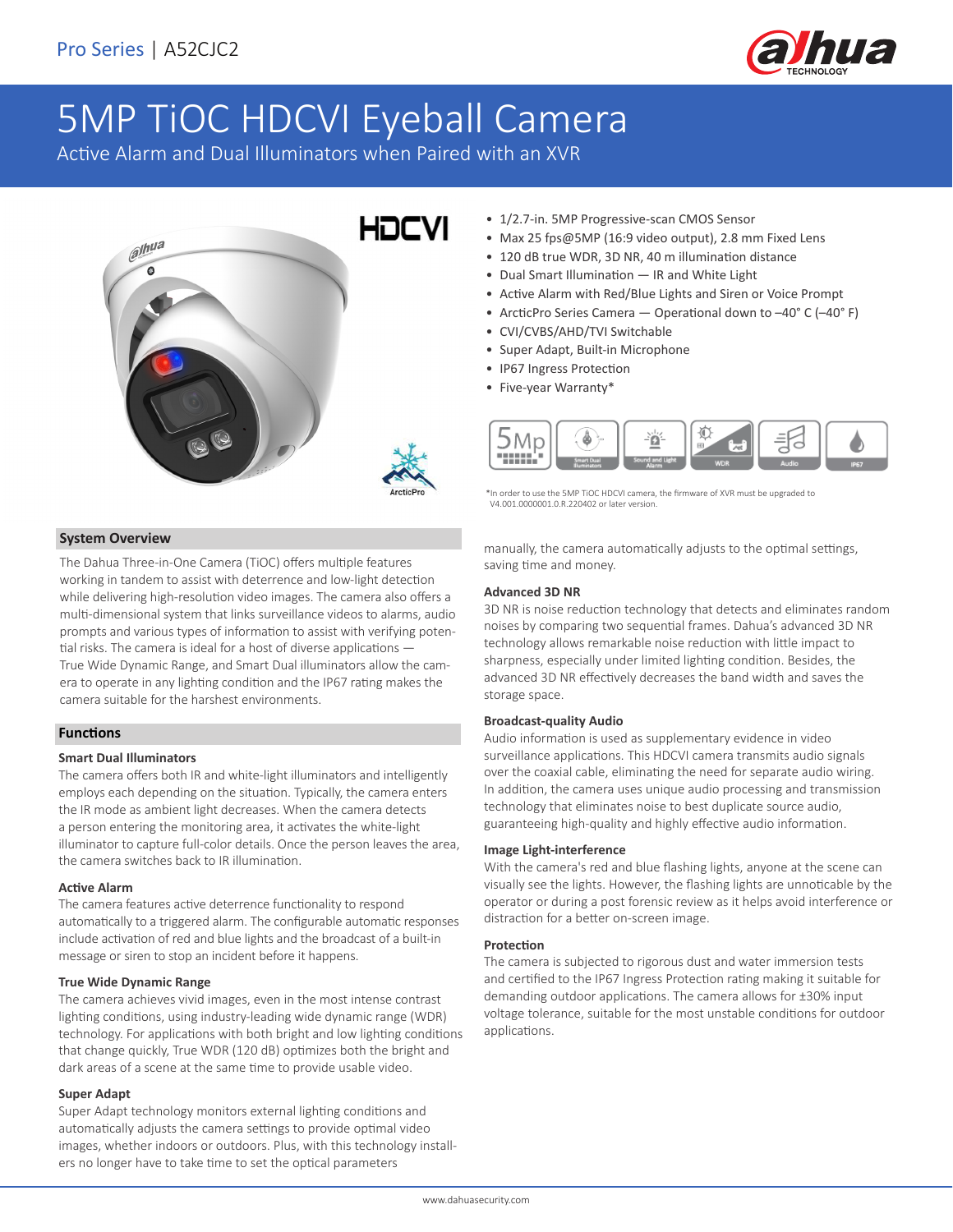# Pro Series | A52CJC2

# **Technical Specification**

| Camera                          |          |                                                                                                               |                      |                      |                                |  |  |
|---------------------------------|----------|---------------------------------------------------------------------------------------------------------------|----------------------|----------------------|--------------------------------|--|--|
| Image Sensor                    |          | 1/2.7-in. 5MP CMOS Sensor                                                                                     |                      |                      |                                |  |  |
| <b>Effective Pixel</b>          |          | 2880 (H) × 1620 (V)                                                                                           |                      |                      |                                |  |  |
| <b>Scanning System</b>          |          | Progressive                                                                                                   |                      |                      |                                |  |  |
| <b>Electronic Shutter Speed</b> |          | $1/3$ s- $1/100,000$ s                                                                                        |                      |                      |                                |  |  |
| S/N Ratio                       |          | Greater than 65 dB                                                                                            |                      |                      |                                |  |  |
| Minimum Illumination            |          | Color: 0.001 lux at F1.0 (30 IRE)<br>B/W: 0.0001 lux at F1.0 (30 IRE)<br>0 lux at F1.0 (with illuminators on) |                      |                      |                                |  |  |
| <b>Illumination Distance</b>    |          | IR: 40.0 m (131.23 ft)<br>White Light: 40.0 m (131.23 ft)                                                     |                      |                      |                                |  |  |
| Illuminator On/Off Control      |          | Auto, Manual                                                                                                  |                      |                      |                                |  |  |
| Illuminators                    |          | IR: Two (2) LEDs<br>White Light: Two (2) LEDs                                                                 |                      |                      |                                |  |  |
| Pan/Tilt/Rotation Range         |          | Pan: 0°-360°<br>Tilt: 0°-78°<br>Rotation: 0°-360°                                                             |                      |                      |                                |  |  |
| Lens                            |          |                                                                                                               |                      |                      |                                |  |  |
| Lens Type                       |          | Fixed-focal                                                                                                   |                      |                      |                                |  |  |
| Mount Type                      |          | M12                                                                                                           |                      |                      |                                |  |  |
| Focal Length                    |          | $2.8$ mm                                                                                                      |                      |                      |                                |  |  |
| Max. Aperture                   |          | F1.0                                                                                                          |                      |                      |                                |  |  |
| Angle of View                   |          | Horizontal: 111°<br>Vertical: 57°<br>Diagonal: 131°                                                           |                      |                      |                                |  |  |
| Iris Type                       |          | Fixed                                                                                                         |                      |                      |                                |  |  |
| <b>Close Focus Distance</b>     |          | 2.8 mm: 1.5 m (4.92 ft)                                                                                       |                      |                      |                                |  |  |
| <b>DORI</b><br><b>Distance</b>  | Lens     | Detect                                                                                                        | Observe              | Recognize            | Identify                       |  |  |
|                                 | $2.8$ mm | 66.0 m<br>(216.54 ft)                                                                                         | 26.4 m<br>(86.61 ft) | 13.2 m<br>(43.31 ft) | 6.6 <sub>m</sub><br>(21.65 ft) |  |  |
| Installation Angle              |          |                                                                                                               |                      |                      |                                |  |  |

| Range      | Pan: 0° to 360°<br>Tilt: $0^{\circ}$ to $78^{\circ}$<br>Rotation: 0° to 360°                             |  |  |
|------------|----------------------------------------------------------------------------------------------------------|--|--|
| Video      |                                                                                                          |  |  |
| Resolution | 5MP (2880 × 1620); 4MP (2560 × 1440); 1080p (1920 ×<br>1080); 960H (960 × 576/960 × 480)                 |  |  |
| Frame Rate | CVI: 5MP@25 fps; 4MP@30 fps; 1080p@30 fps<br>AHD: $4MP@30$ fps<br>TVI: $4MP@30$ fps<br><b>CVBS: 960H</b> |  |  |

1. The DORI distance is a measure of the general proximity for a specific classification to help pinpoint<br>the right camera for your needs. The DORI distance is calculated based on sensor specifications<br>and lab test results

| Day/Night                              | Auto (ICR), Color, B/W                                                                                                                                                              |  |  |  |  |  |
|----------------------------------------|-------------------------------------------------------------------------------------------------------------------------------------------------------------------------------------|--|--|--|--|--|
| <b>BLC</b>                             | BLC, HLC, WDR, HLC-Pro                                                                                                                                                              |  |  |  |  |  |
| <b>WDR</b>                             | 120dB                                                                                                                                                                               |  |  |  |  |  |
| White Balance                          | Auto; Area WB                                                                                                                                                                       |  |  |  |  |  |
| Gain Control                           | Auto; Manual                                                                                                                                                                        |  |  |  |  |  |
| <b>Noise Reduction</b>                 | 3D DNR                                                                                                                                                                              |  |  |  |  |  |
| <b>Illumination Mode</b>               | Smart IR and WL; WL Mode; IR Mode                                                                                                                                                   |  |  |  |  |  |
| Mirror                                 | Off, On                                                                                                                                                                             |  |  |  |  |  |
| Privacy Masking                        | Off, On (8 Areas, Rectangle)                                                                                                                                                        |  |  |  |  |  |
| <b>Active Alarm</b>                    |                                                                                                                                                                                     |  |  |  |  |  |
| Sound Warning                          | Audio 1: Alarm<br>Audio2: No parking here<br>Audio3: Private land no entry<br>Audio4: Warning zone keep off<br>Audio5: Welcome<br>Volume: High/medium/low; duration: 5s-60s; 110 dB |  |  |  |  |  |
| Red/Blue Light Warning                 | Flash: 5s-60s; frequency: high/medium/low                                                                                                                                           |  |  |  |  |  |
| Certifications                         |                                                                                                                                                                                     |  |  |  |  |  |
| <b>CE</b>                              | EN55032, EN61000-3, EN55024, EN50130-4, EN55035,<br>FN62368-1                                                                                                                       |  |  |  |  |  |
| Safety                                 | UL62368-1+CAN<br>CSA C22.2 No.62368-1-14                                                                                                                                            |  |  |  |  |  |
| Electromagnetic<br>Compatibility (EMC) | CFR 47 FCC Part 15 SubpartB,<br>ANSI C63.4-2014                                                                                                                                     |  |  |  |  |  |
| Interface                              |                                                                                                                                                                                     |  |  |  |  |  |
| Video Output                           | Video output choices of CVI/TVI/AHD/CVBS by one<br><b>BNC</b> port                                                                                                                  |  |  |  |  |  |
| Audio Input                            | One (1) Channel (RCA), built-in mic                                                                                                                                                 |  |  |  |  |  |
| Alarm Output                           | One (1) Channel (300 mA, 12 VDC)                                                                                                                                                    |  |  |  |  |  |
| Power                                  |                                                                                                                                                                                     |  |  |  |  |  |
| Power Supply                           | 12 V + 30% DC                                                                                                                                                                       |  |  |  |  |  |
| Power Consumption                      | Maximum 10.5W (12 VDC with illuminator on)                                                                                                                                          |  |  |  |  |  |
| Environment                            |                                                                                                                                                                                     |  |  |  |  |  |
| <b>Operating Conditions</b>            | -40 °C to +60 °C (-40 °F to +140 °F)<br>Less than 95% RH (non-condensation)                                                                                                         |  |  |  |  |  |
| <b>Storage Conditions</b>              | -40 °C to +60 °C (-40 °F to +140 °F)<br>Less than 95% RH (non-condensation)                                                                                                         |  |  |  |  |  |
| <b>Ingress Protection</b>              | <b>IP67</b>                                                                                                                                                                         |  |  |  |  |  |
| Construction                           |                                                                                                                                                                                     |  |  |  |  |  |
| Casing                                 | Metal                                                                                                                                                                               |  |  |  |  |  |
| <b>Dimensions</b>                      | $\Phi$ 122.0 mm × 110.9 mm ( $\Phi$ 4.8" × 4.37")                                                                                                                                   |  |  |  |  |  |
| Net Weight                             | 0.70 kg (1.54 lb)                                                                                                                                                                   |  |  |  |  |  |
| Gross Weight                           | 0.96 kg (2.12 lb)                                                                                                                                                                   |  |  |  |  |  |